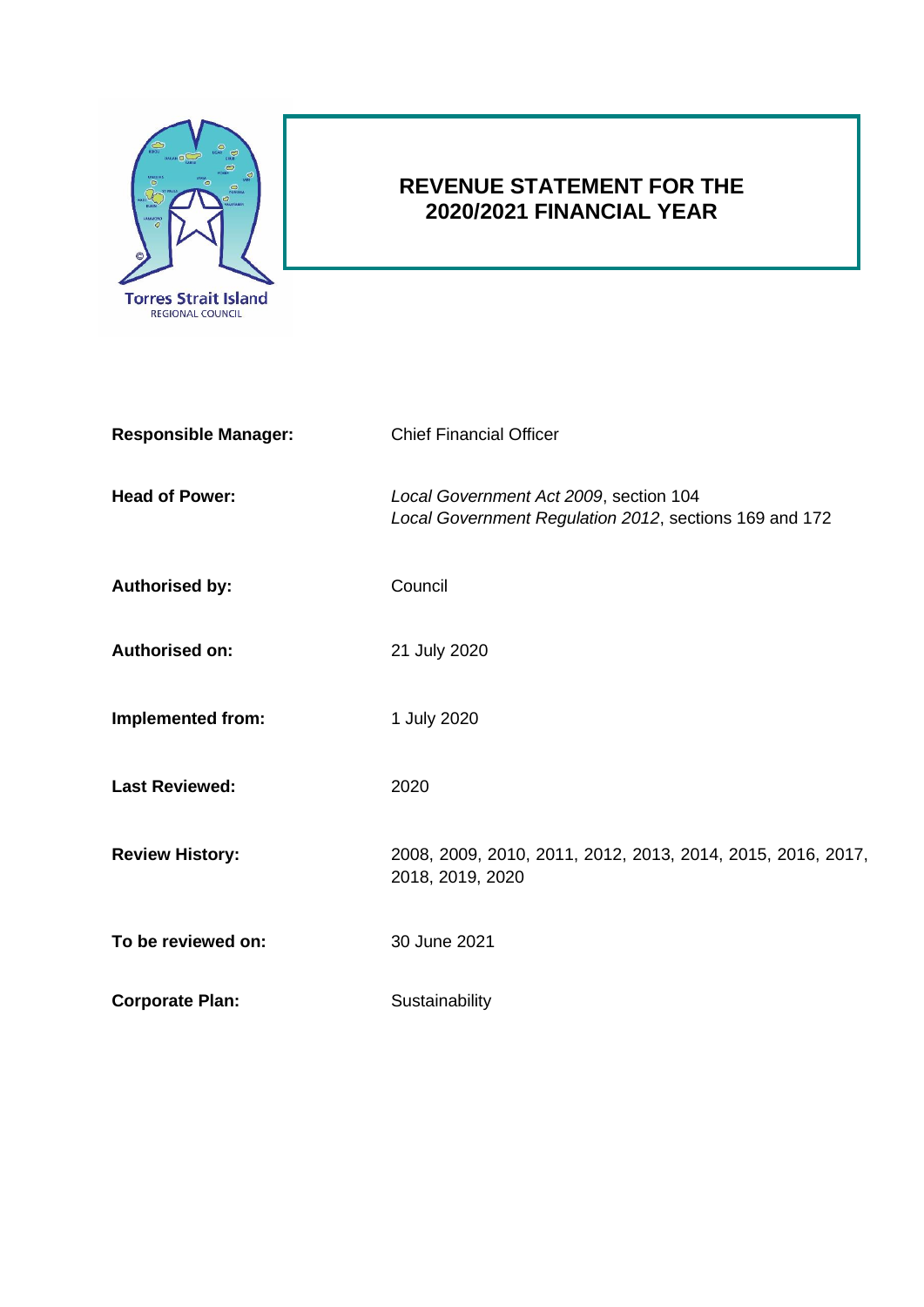# **Introduction**

This revenue statement is prepared in accordance with section 104 of the *Local Government Act 2009* and sections 169 and 172 of the *Local Government Regulation 2012*.

## **General Rates**

Council *does not levy differential General Rates* on the basis that all land is deemed non rateable by virtue of section 93(1)(d) of the *Local Government Act 2009* and/or section 71(2) of the *Local Government Regulation 2012*.

#### **Utility Charges - Overview**

Section 94 of the *Local Government Act 2009* provides the power for Council to levy utility charges. Utility charges are service charges relating to the provision of water, sewerage and waste management services. For avoidance of doubt utility charges are not levied on vacant land. The service charges for water, sewerage and waste as detailed below are differentiated having regard to whether they fall under the service charge category of either residential or commercial. Those terms are further defined in the following table: -

| <b>SERVICE CHARGE</b><br><b>CATEGORY</b> | <b>DESCRIPTION</b>                                                                                                                                                                                                                                    |  |  |
|------------------------------------------|-------------------------------------------------------------------------------------------------------------------------------------------------------------------------------------------------------------------------------------------------------|--|--|
|                                          |                                                                                                                                                                                                                                                       |  |  |
| <b>Residential</b>                       | Land that is occupied and used only for residential purposes (excluding residential<br>land the subject of a 40 year lease to the State Government).                                                                                                  |  |  |
| Mixed-Use                                | Mixed-Use rate is for all rateable land that is used, in part, for residential purposes<br>and used, in part, for commercial/industrial purposes, including, but not limited to:<br>guest houses, motels, home-run businesses and tourist facilities. |  |  |
|                                          | This category includes residential properties that:                                                                                                                                                                                                   |  |  |
|                                          | a) are owned by council where the tenant is running a business from home;<br>are owned by the occupant – either as a private property, a Katter Lease or<br>b)<br>home ownership where the owner/lessee is operating a business.                      |  |  |
| Commercial                               |                                                                                                                                                                                                                                                       |  |  |
|                                          | Land that is occupied and used for commercial/industrial purposes, including, but not<br>limited to:                                                                                                                                                  |  |  |
|                                          | guest houses, hotels, motels                                                                                                                                                                                                                          |  |  |
|                                          | shops, tourist facilities, arts and culture activities                                                                                                                                                                                                |  |  |
|                                          | land used by government or utility (telecommunications, electricity)                                                                                                                                                                                  |  |  |
|                                          | providers to aid in the delivery of commercial and/or government services.<br>i.e. Education, Health, Customs, etc.                                                                                                                                   |  |  |
|                                          | all other land not categorised as residential.                                                                                                                                                                                                        |  |  |

## **Exemptions**

Churches are exempt from utility charges. There are no other exemptions from utility charges.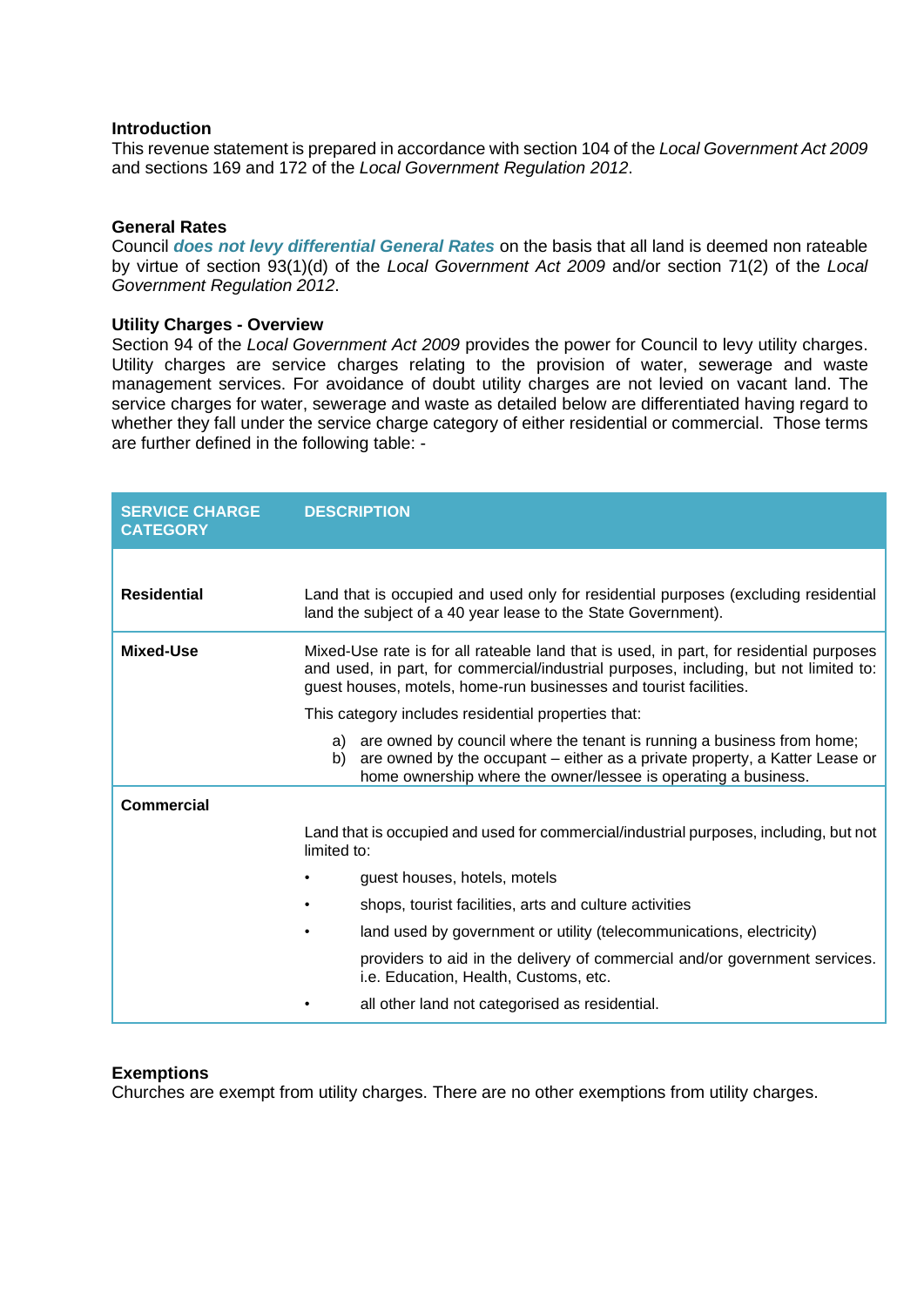# **Water Charges**

All properties receiving water from a reticulated Council supplied water scheme shall be levied the following charges:

- A Water Service/Access Charge per property to be levied annually; and
- A Volumetric Water Charge per property to be levied annually.

| <b>Water Service Charges</b> | <b>Access Charge</b> | <b>Volumetric Charge</b> | <b>Basis of Charge</b> |
|------------------------------|----------------------|--------------------------|------------------------|
| <b>Residential</b>           | \$197.83             | \$0.00KI                 | Per Property           |
| Mixed-Use                    | \$989.14             | \$1.29KI                 | Per Property           |
| <b>Commercial</b>            | \$1,978.27           | \$2.57KI                 | Per Property           |

# **Sewerage Charges**

All properties receiving sewerage services from a Council supplied network shall be levied a Sewerage Service/Access Charge to be levied annually as set out below.

| <b>Sewerage Service Charges Access Charge</b> |             | <b>Basis of Charge</b>                                                                                                                     |  |
|-----------------------------------------------|-------------|--------------------------------------------------------------------------------------------------------------------------------------------|--|
| <b>Residential</b>                            | \$236.74    | Per Property                                                                                                                               |  |
| Mixed-Use                                     | \$1,1183.73 | Per Water Closet (WC). WC is equivalent to:<br>A single pedestal; or<br>1.3 meters of urinal; or<br>One (1) to Three (3) wall hung urinals |  |
| <b>Commercial</b>                             | \$2,367.46  | Per Water Closet (WC). WC is equivalent to:<br>A single pedestal; or<br>1.3 meters of urinal; or<br>One (1) to Three (3) wall hung urinals |  |

# **Waste Management Charges**

All properties receiving waste management services from Council shall be levied a Waste Management Service Charge per property to be levied annually as set out below.

| <b>Waste Management Service Charges</b> | <b>Access Charge</b> | <b>Basis of Charge</b> |
|-----------------------------------------|----------------------|------------------------|
| <b>Residential</b>                      | \$131.46             | Per Property           |
| Mixed-Use                               | \$657.31             | Per Property           |
| <b>Commercial</b>                       | \$1,314.62           | Per Property           |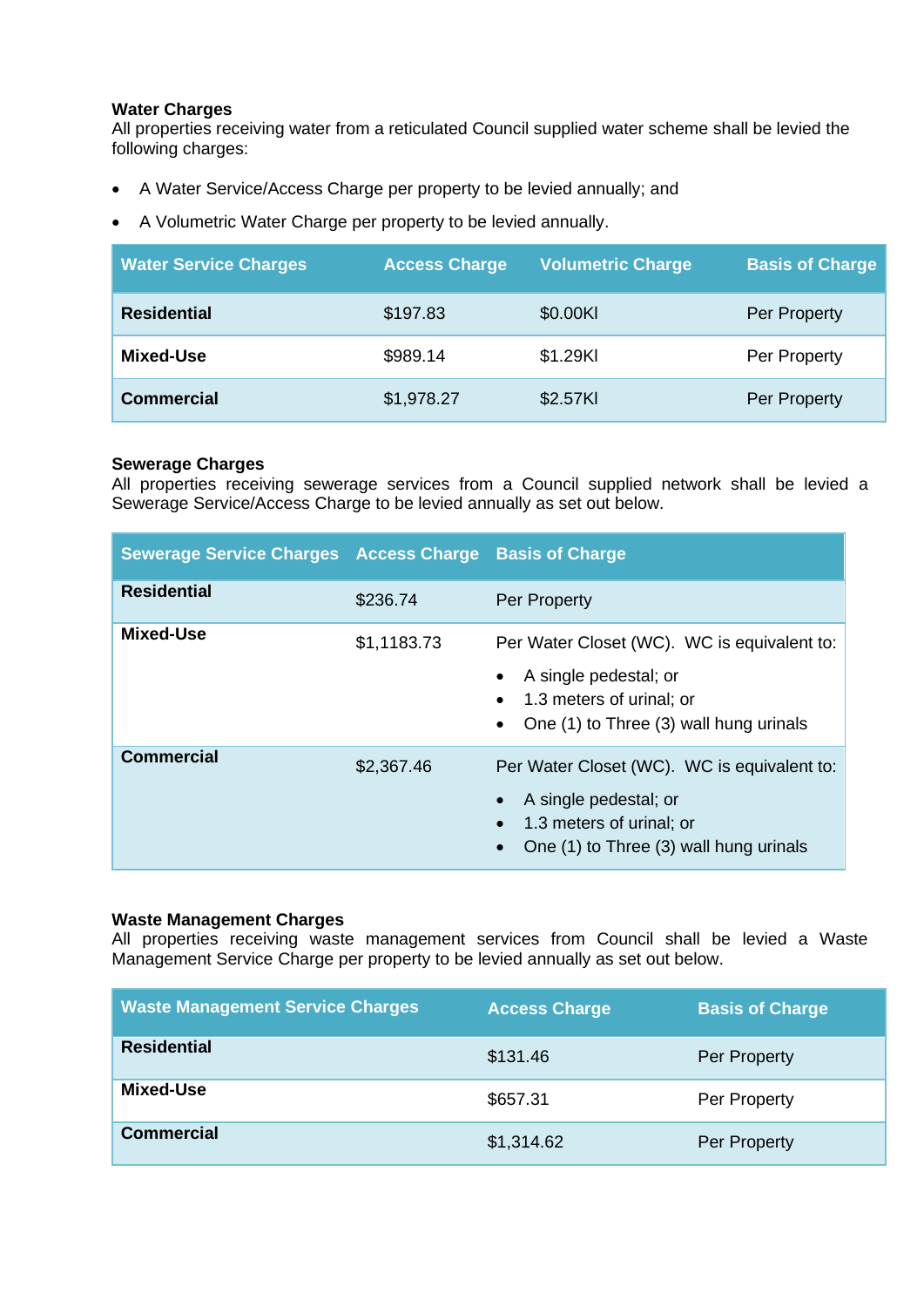# **Concessions**

Part 10 of the *Local Government Regulation 2012* enables Council to grant concessions for Service Charges. Whether Council elects to grant a concession in respect of an application for a concession for Service Charges will be at Council's discretion and an application may be made to Council on one or more of the following grounds:

- Community Sporting Organisations Not for profit organisations only
- Community Cultural or Arts Organisations Not for profit organisations only
- Charitable Organisations which are a:
	- a) Not for profit organisation; and
	- b) Are registered as a charity institution or a public benevolent institution; and
	- c) Provide benefits directly to the community; and
	- d) Are endorsed by the Australian Tax Office Charity Tax Concession.
- The land is owned or occupied by a pensioner
- The payment of the charges will cause hardship to the land owner or occupier
- The concession will in Council's opinion encourage the economic development of all or part of the local government area.

To be considered for a Service Charge concession, eligible individuals/organisations are required to submit a letter to Council detailing the individual's/organisation's eligibility to be considered for the concession and the grounds and basis for requesting the concession.

Concessions will be at the discretion of Council and granted by way of Council resolution upon Council being satisfied of the individual's/organisation's eligibility.

# **Pensioners**

Eligible pensioners can receive from the Queensland State Government a subsidy of 20 per cent (up to a maximum amount of \$200 each year) of the gross Service Charges levied by Council.

Further information may be obtained from the Queensland State Government website athttps://www.qld.gov.au/community/cost-of-living-support/rates-subsidy.

*To receive the subsidy, you must hold 1 of the following concession cards:*

- *Queensland Pensioner Concession Card (issued by Centrelink or Department of Veterans' Affairs)*
- *Department of Veterans' Affairs Health Card for all conditions (Gold Card)*

*You must also be:*

- *the owner or life tenant\* of the property, which is your principal place of residence and located in Queensland. [\*A life tenancy can only be created by a valid will and is effective only after the death of the property owner, or by a Supreme or Family Court order.]; and*
- *legally responsible for the payment of local council rates and charges levied on that property.*

(Note: Seniors Card holders are not eligible.)

Where the State Government subsidy applies the Council will upon proof of eligibility deduct the appropriate amount off the Service Charge Notice and claim re-imbursement from the State Government.

# **Limitation on Increases in Service Charges**

In accordance with section 172(2)(b) of the *Local Government Regulation 2012*, Council advises that for the 2020/2021 financial year, it has not made a resolution limiting an increase of rates and charges.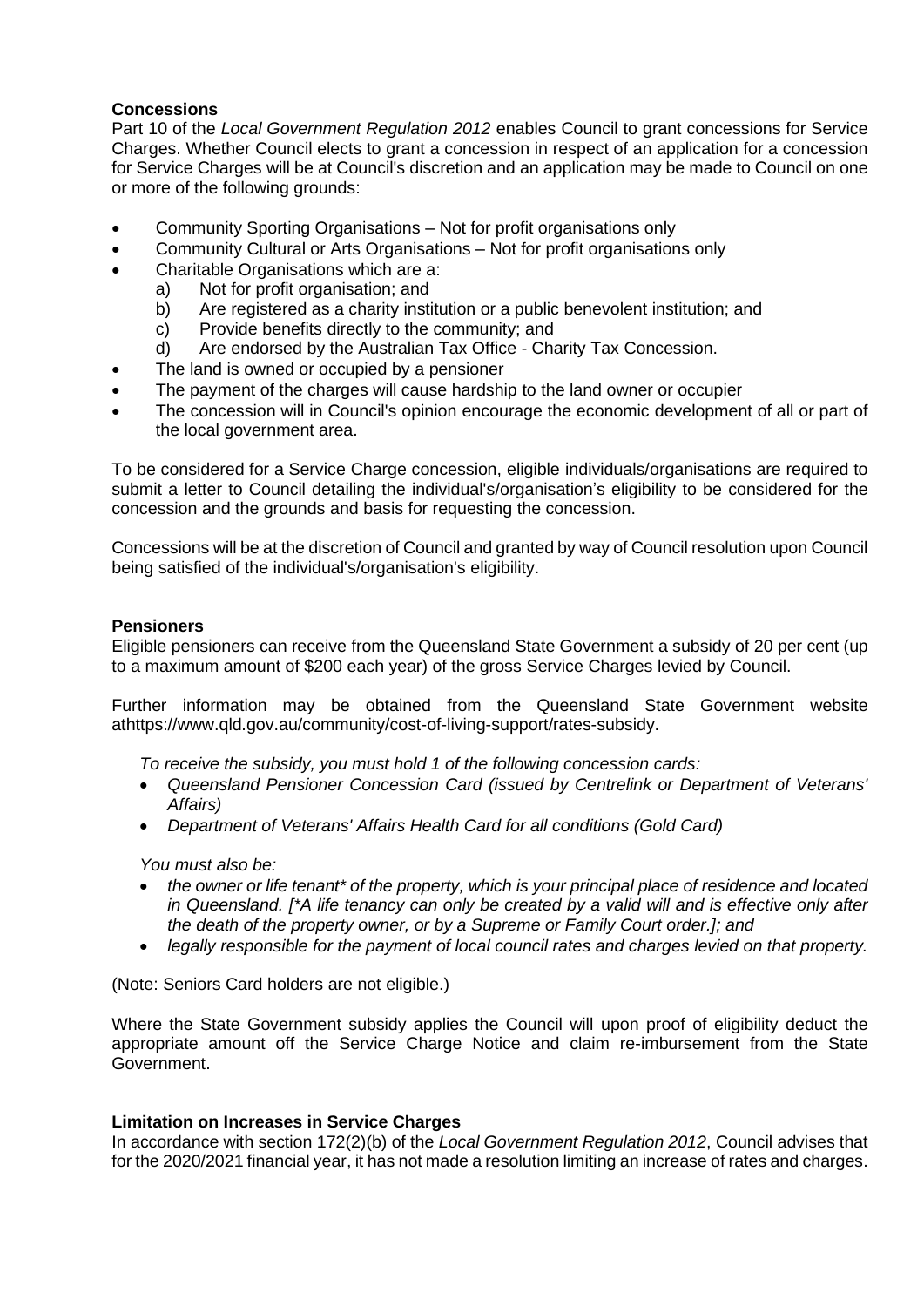# **Issue of Utility/Service Charge Notices**

Council intends to issue Service Charge Notices annually as follows:

- Water Access, Sewerage Access and Waste Management Service Charge Notices will be issued in the  $4<sup>th</sup>$  quarter of the financial year
- $\bullet$  Water Usage Notices will be issued in the  $4<sup>th</sup>$  quarter of the financial year.

Note that the timeframes for issuing Service Charge Notices are indicative only and may be subject to change without notice in line with Council's operational requirements.

The due date for payment is thirty-one (31) days from the date of issue of the Service Charge Notice. Council reserves the right to charge interest at the rate of 9.83% per annum calculated at compound interest on a daily basis on all Service Charges which remain unpaid after the due date, pursuant to section 133 of the *Local Government Regulation 2012*.

# **Fees on Residents**

Section 100 of the *Local Government Act 2009* allows for Council to levy a fee on residents of its local government area.

*The Torres Strait Island Regional Council will not levy a fee on residents of residential premises within its local government area for the 2020/2021 financial year.*

## **Fees and Other Receivables**

#### **Cost recovery fees**

Council imposes cost-recovery fees for services and facilities supplied by it including (among other things) for any entitlement, facility, service or thing supplied, approval, consent, licence, permission, registration or information given, admission to any structure or place, receipt of any application, product or commodity supplied or inspection undertaken.

The criteria Council uses for determining the quantum of each fee reflects the actual cost of providing these services and facilities. Pursuant to section 97(4) of the *Local Government Act 2009*, cost-recovery fees will not be more than the cost to Council of taking the action for which the fee is charged. Council's adopted Register of Fees & Charges details the cost-recovery fees, services and/or facility charges and commercial fees for the 2020/2021 financial year.

## **Business activity fees**

Council has the power to conduct business activities and charge business activity fees for services and facilities it provides on this basis. Business activity fees are charged where Council provides a service and the other party to the transaction can choose whether or not to avail itself of the service. Business activity fees are a class of charge, which are purely commercial in application and are usually subject to the Commonwealth's Goods and Services Tax. The criteria Council uses to determine business activity fees is a combination of Council's costs to provide the service, what Council considers to be an appropriate mark up where appropriate, and the market for these types of services generally.

Business activity fees include but are not confined to rents, plant hire, private works and hire of facilities as contained in Council's Register of Fees & Charges.

Council may decide to provide subsidised services in certain instances to various disadvantaged groups and may relax or reduce user fees in those cases. Decisions to subsidise these community groups will be explicit both in terms of the groups to be subsidised and the level of subsidy to be provided.

## **State Government 40 Year Lease Payments**

Council has leased the properties listed below to the Queensland State Government for a period of 40 years. Council receives a set annual contractual payment for each dwelling or site subject